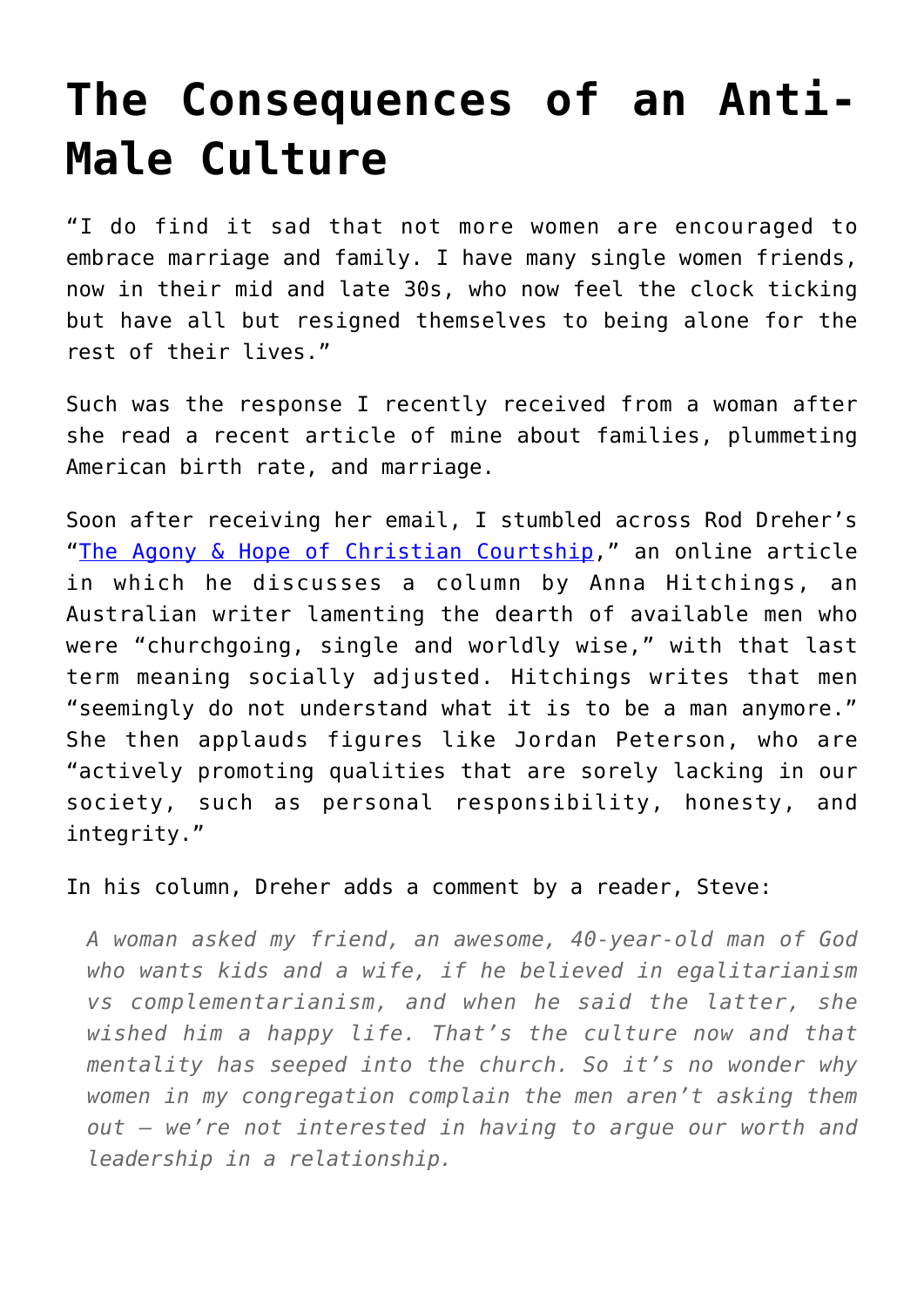Putting aside Christianity, few today would deny that malefemale relationships among young adults are fraught with suspicion, discord, false hopes, and shattered expectations. I know a dozen women like Anna Hitchings who echo her sentiments, namely, that they and their friends have trouble finding men who are honest, responsible, and know how to engage socially.

But as Steve points out, men also face challenges in finding the right woman.

What has happened?

Since the 1960s, our society has undergone a sea change regarding marriage and family. Schools find time for sex education but not for teaching the values of partnership, commitment, and obligation. Nor does our culture endeavor to restore marriage and family, institutions once considered the building blocks of a healthy society. Today our technology, the sexual revolution, and in some quarters, the antipathy toward men and marriage, have severely damaged the nuclear family.

Let's look at just one of these changes.

The women's movement of the 1960s and 1970s stressed equality of opportunity in education and the workplace. Young women were encouraged to go to college, win a degree, take their place in the workplace, and break the glass ceiling.

All well and good.

Unfortunately, this quest for equality has taken a different turn. Our popular culture – movies, television, children's books – has demeaned men while elevating women, an indoctrination begun in pre-school. One small example: pick up almost any of the *[Berenstain Bear](https://www.amazon.com/gp/product/0399555978/ref=as_li_tl?ie=UTF8&camp=1789&creative=9325&creativeASIN=0399555978&linkCode=as2&tag=intelltakeo0d-20&linkId=ae6ce161b6ad37358ce306435a3b9041)* books, aimed at kids three to seven years of age, and you'll find Mama Bear portrayed as flawless and wise, Papa Bear as a doofus. This propaganda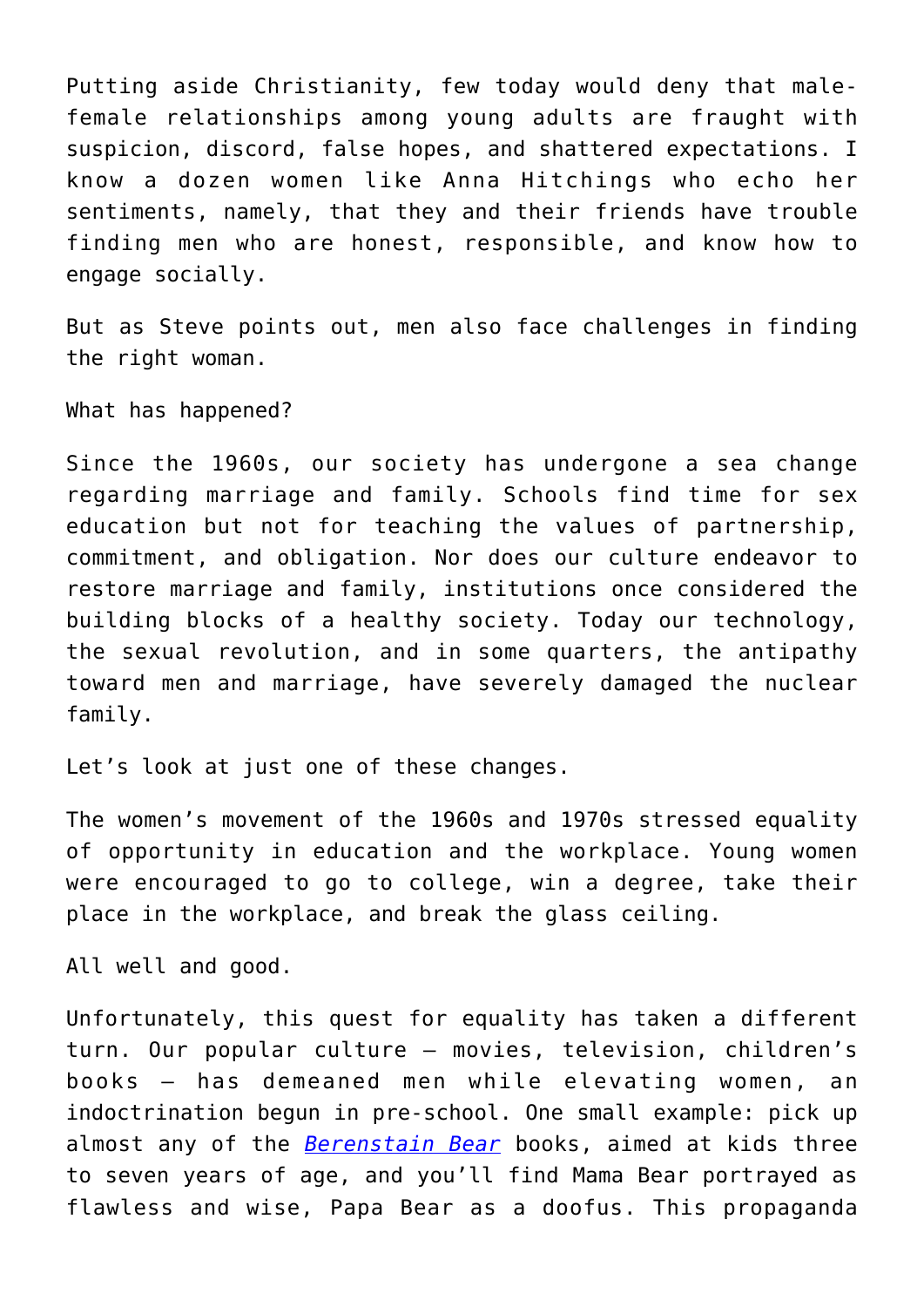occurs in movie theaters, in television shows where Dad is a guy too dumb to change a light bulb, in the media, in textbooks attacking the "patriarchy," and in classrooms from kindergarten through graduate school. More recently, some teachers and commentators go so far as to preach toxic masculinity, as if manhood was a piece of poisonous waste. We are raising our girls to be aggressive and independent; we are raising our boys to be… well, more like girls.

In her 2017 post, ["Camille Paglia: Neo Feminism Teaching Women](https://intellectualtakeout.org/blog/camille-paglia-neo-feminism-teaching-women-live-permanently-juvenile-condition) [to Live 'In a Permanently Juvenile Condition,](https://intellectualtakeout.org/blog/camille-paglia-neo-feminism-teaching-women-live-permanently-juvenile-condition)'" Annie Holmquist looks at what Paglia, a feminist writer and provocateur, thinks of this second-wave feminism: "What I am saying throughout my work is that girls who are indoctrinated to see men not as equals but as oppressors and rapists are condemned to remain in a permanently juvenile condition for life. They have surrendered their own personal agency to a poisonous creed that claims to empower women but has ended by infantilizing them."

It gets worse. By buying into this propaganda, some women now regard females as superior to males. They engage in the tribalism endemic in our time. Like the male chauvinists of yore, they crack jokes in public about the stupidity of men, make sexist comments, or disparage males, all with no pushback. Meanwhile, men risk being accused of harassment simply for complimenting a woman on her appearance.

Given such an anti-male culture, what sort of men are women expecting?

As C.S. Lewis wrote in *[The Abolition of Man](https://www.amazon.com/gp/product/0060652942/ref=as_li_tl?ie=UTF8&camp=1789&creative=9325&creativeASIN=0060652942&linkCode=as2&tag=intelltakeo0d-20&linkId=c75d87df61fd8dc5cd9812fcd74dd8ee)*, "We make men without chests and expect of them virtue and enterprise… We castrate and bid the geldings be fruitful."

Young adults, male and female, who are searching for love, commitment, and marriage, who want a home and children, deserve our sympathy. They are the unwitting victims of a